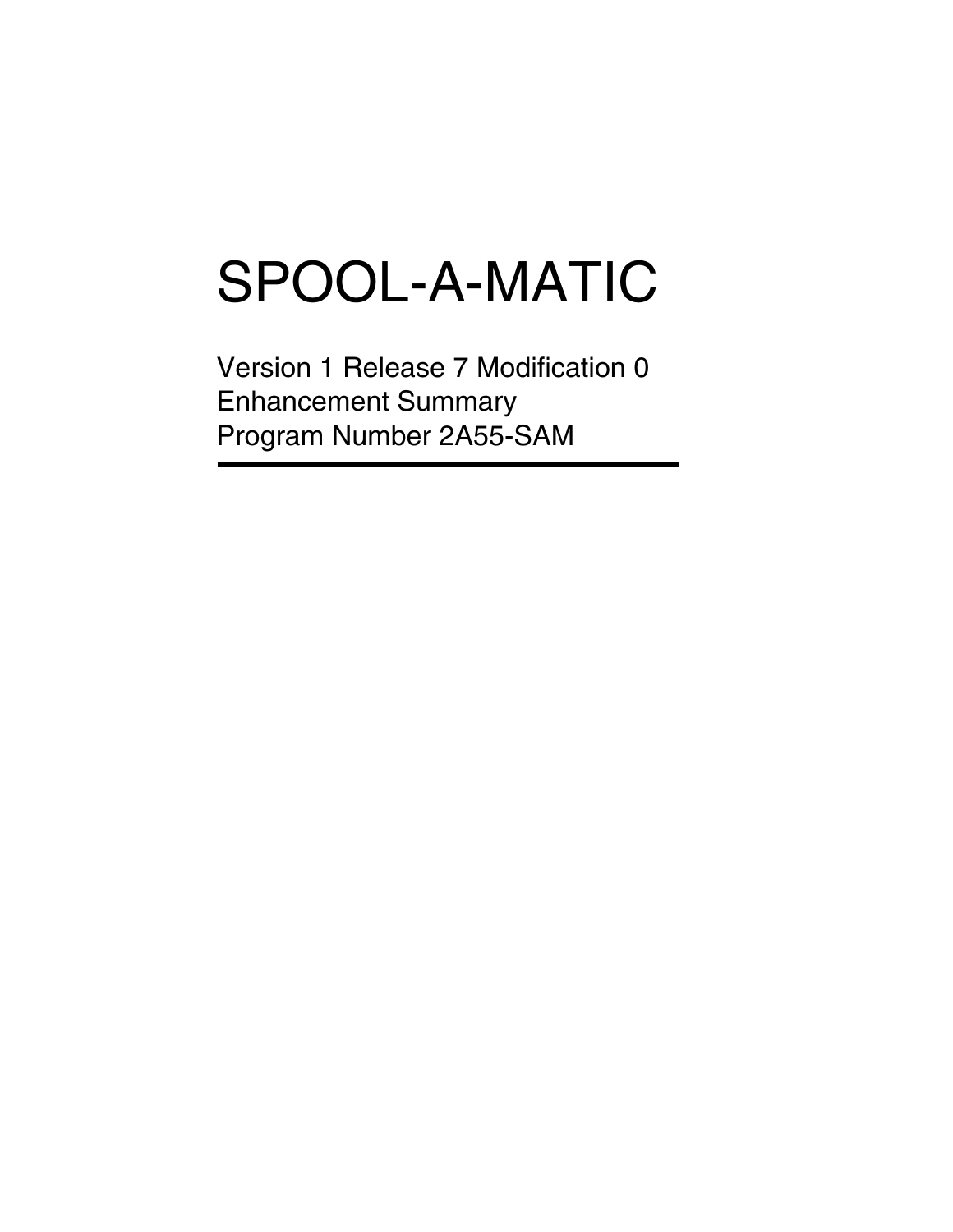**Sixth Edition (January 2004)**



809 W Howe St Seattle, WA 98119

Phone: (206) 284-5078 Fax: (206) 284-5029<br>E-mail: support@gumb E-mail: support@gumbo.com<br>Web: www.gumbo.com www.gumbo.com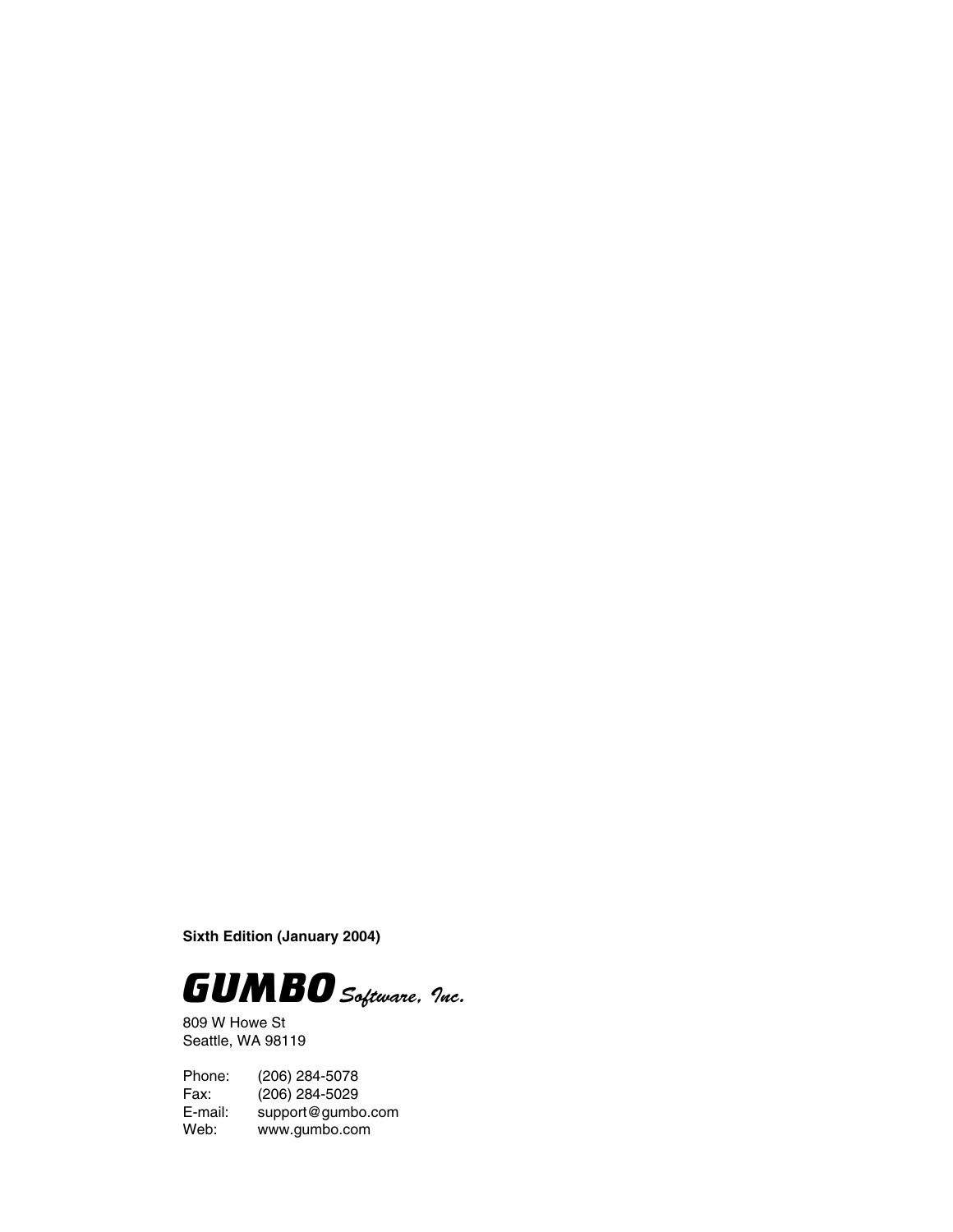# **Installation Instructions**

#### **Restoring the new release**

Read the Enhancement Summary to determine if any changes affect your installation. To install Ver 1 Rel 7 Mod 0, sign on as the security officer.

1. Verify that your machine is at OS/400 V4R5M0 or later by running:

DSPDTAARA DTAARA(QGPL/QSS1MRI)

- 2. Mount the distribution media in the appropriate device.
- 3. Submit the Restore Licensed Program (RSTLICPGM) command to batch:

RSTLICPGM LICPGM(2A55SAM) DEV(device-name) LNG(2924)

4. Enter your permanent authorization code.

# **Enhancements for Spool-A-Matic Version 1 Release 7 Modification 0**

### **What's In This Section**

This section provides information on Spool-a-Matic enhancements for the current release, notes any customer code implications, and describes where to find more information when applicable.

#### **PDF Bookmarking Capability Enhanced**

In previous releases, Spool-a-Matic's Portable Document Format (PDF) conversion has automatically created bookmarks for \*AFPDS spooled files that contained the DDS DOCIDXTAG at the page level. The bookmarking support has been enhanced to provide control and more options for the source of bookmarking data.

When converting spooled files to PDF with Spool-a-Matic you can specify that bookmarks are to be included in the generated PC file. Bookmarks provide easy navigation to specific portions of the report. When a bookmark is clicked, Adobe's Acrobat viewer positions the file directly to the page the bookmark references.

The inclusion of bookmarks is controlled by the "PDF bookmark style" PDFBKMSTY() and "PDF bookmark data source" PDFBKMSRC() command parameters which specify what data to use for bookmarking and how the bookmarks are presented.

Consider the following sample pages from a spooled file: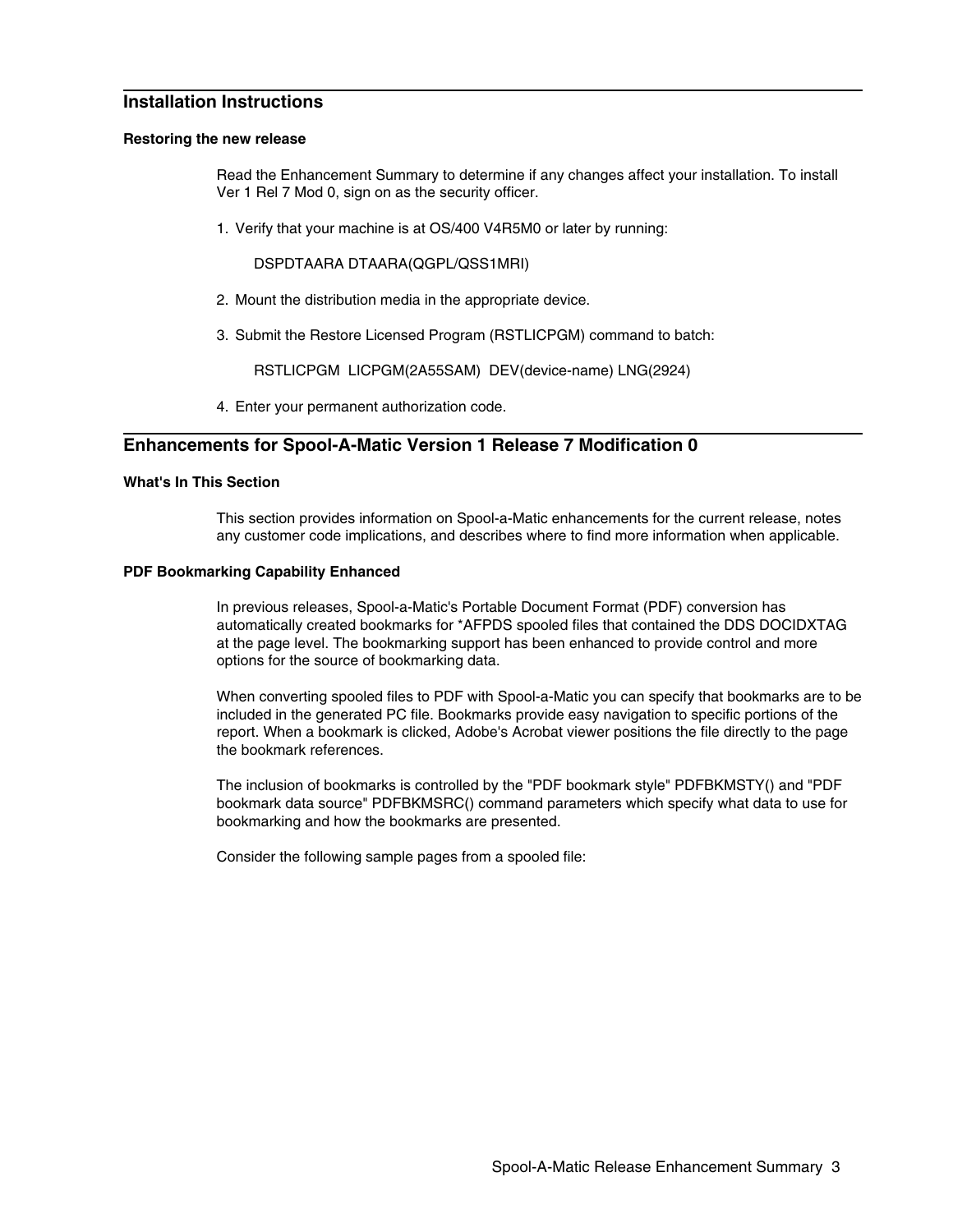

Specifying line=2, position=12, length=4 as name 'Rep No.' and line=1, position=11, length=4 as 'Invoice' with one level of bookmarking:

PDFBKMSTY(\*ONELEVEL) PDFBKMSRC((2 12 4 'Rep No.') (1 11 4 'Invoice'))

Generates the following bookmarks in the PDF:

```
|
+--Invoice
  +--1008+--1009+--1023+--1102|
+--Rep No.
  +--C775| +--254
      +--321+--467+--537
```
Using \*TWOLEVEL instead of \*ONELEVEL generates (the invoice top level bookmark has been omitted from the diagram for brevity):

```
\mathbb{L}+--Rep No. 
  | +--C775 
      | +--Invoice 
         +--1008| | +--1009
| + -1023+ - -1102.<br>+--Page
         +--254+--321+--467+--537
```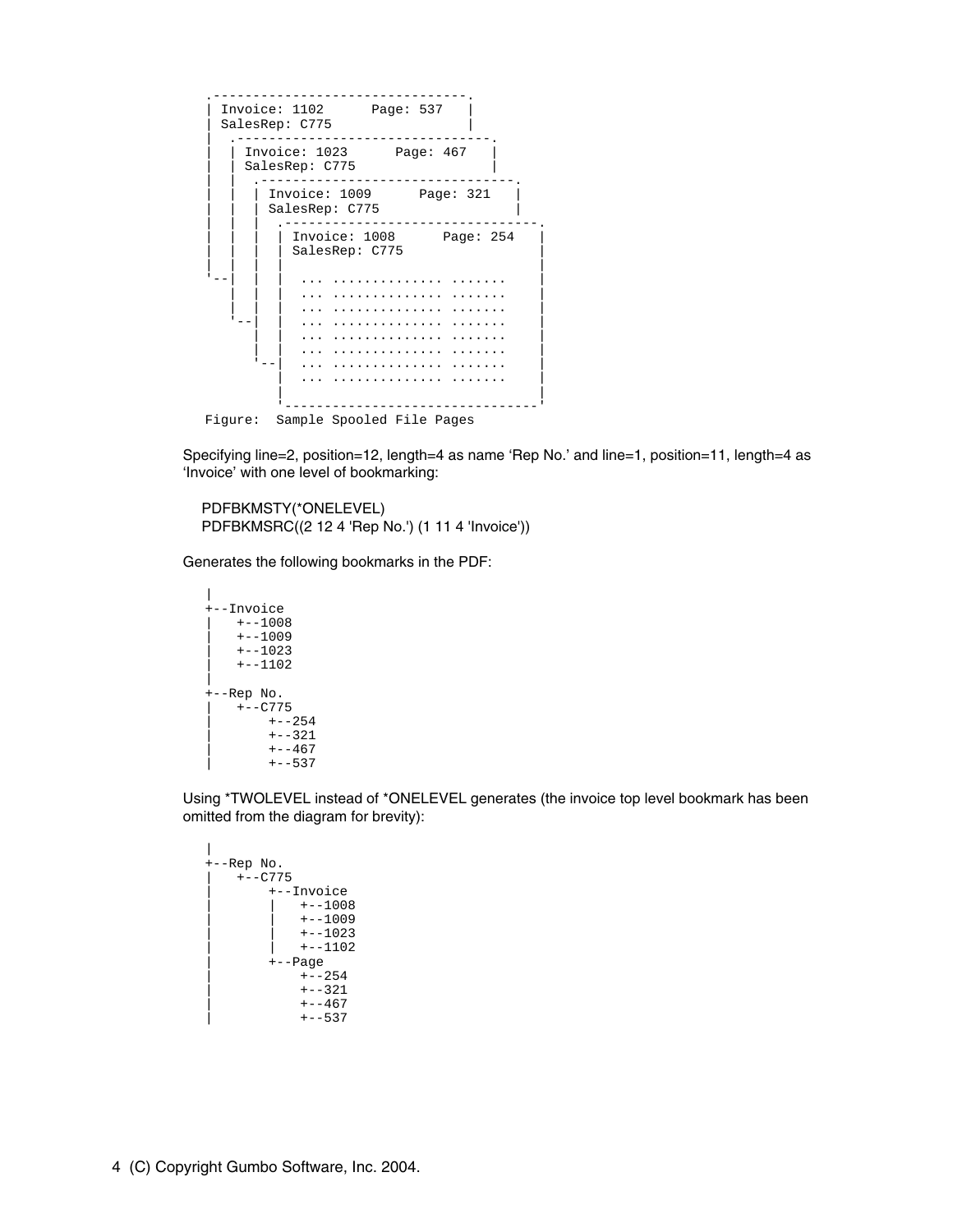#### **Dump Page Index Positions (DMPPIP) command added**

When specifying line and position values for the new indexing capability, it is sometimes difficult to determine the correct values using OS/400's Display Spooled File (DSPSPLF) command.

Spool-a-Matic now includes a Dump Page Index Positions (DMPPIP) command which prints a formatted dump of the spooled file's print data showing accurate line and position numbers. These can be used to accurately specify data selection criteria for the spooled file.

#### **CHGSAMDFT PDFIMGPBL() Parameter Added**

Parameter "PDF image process blending" (PDFIMGPBL) has been added to Spool-a-Matic's CHGSAMDFT command to provide additional control over the processing of images when converting spooled files to Adobe's Portable Document Format (PDF).

The \*NOPREBLEND32, \*PREBLEND32, \*NOPREBLEND4, \*PREBLEND4 parameter values define the way in which banded (usually color) 32 bit and 4 bit image data is managed. When \*NOPREBLEND32 and \*NOPREBLEND4 are specified, the generated PDF takes advantage of the blending facilities implemented in Acrobat 5.0 and higher to significantly reduce the OS/400 processing required to render full color images. However, these images do not display properly in Acrobat 4 and below, 4 bit images may be too dark, and the file size may be larger and the file may take longer to display. With \*PREBLEND32 and \*PREBLEND4 you can specify that additional processing be performed on your system to "pre-blend" images before placing them into the generated PDF. In particular, color matching for pure 4 bit images may also be improved. The recommended settings are \*NOPREBLEND32 and \*PREBLEND4.

#### **Installation Manager Updated**

Installation manager now preserves existing blend settings during replace release process.

#### **TRGCCSID(\*UTF8) Added**

A New "Target coded character set id" parameter special value, \*UTF8, was added and represents CCSID 1208. \*UTF8 is the recommended CCSID for HTML conversions.

#### **\*USRDFNDTA Special Value Added To TOOBJ() Parameter**

A new special value, \*USRDFNDTA has been added to the Object (TOOBJ) parameter. When specified, the value of the spooled file's "User Defined Data" (USRDFNDTA) attribute is substituted into the path.

#### **\*USRDFNTXT Special Value Added To TOOBJ() Parameter**

A new special value, \*USRDFNTXT has been added to the Object (TOOBJ) parameter. When specified, the value of the spooled file's "User Defined Text" attribute is substituted into the path. See OS/400's Change User Print Info (CHGUSRPRTI) command for information on setting "User Defined Text".

# **REPLACE(\*NO) Error Corrected**

Incorrect processing allowed an existing file to be deleted when REPLACE(\*NO) was specified.

# **SPLAMATIC Menu Corrected**

SPLAMATIC menu was calling wrong program for options 12 and 13 resulting in "Program SMCL815 in library \*LIBL not found."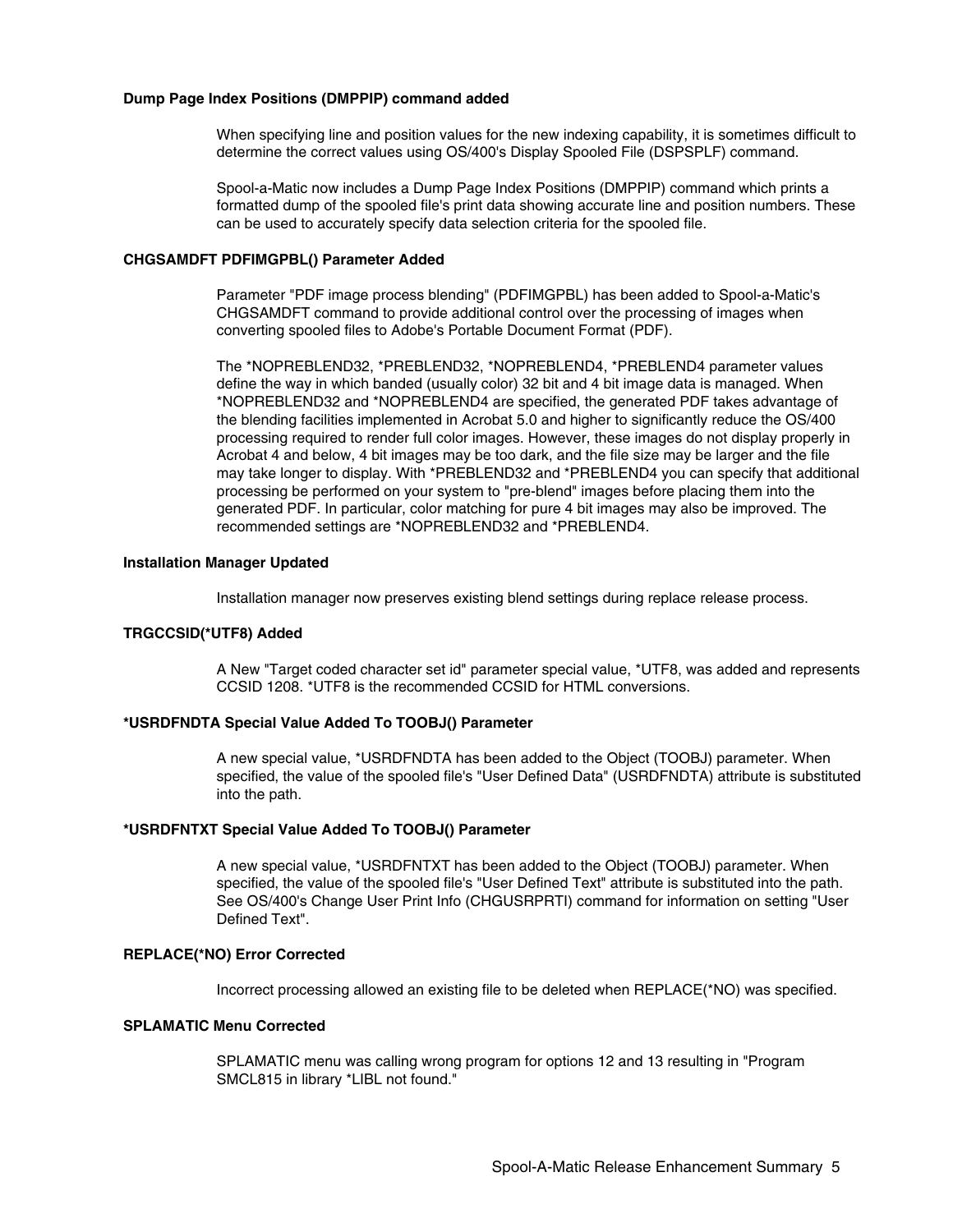#### **PDF Generator Corrections And Updates**

- o Corrected IPDS COR first line y-axis positioning.
- o Enable COR for \*AFPDS pages greater than 14 inches wide.
- o Correct include page overlay positioning and rotation.
- o ToUnicode CMAP /Registry and /Ordering strings were not being encrypted and should be.
- o GOCA box drawing graphics orders were implemented.
- o Corrected font sizing for DBCS data when spooled file is \*COR'd.
- o DBCS data on a page was not properly escaped resulting in incorrect characters appearing in the generated PDF typically when \*UNICODE was specified.
- o DBCS data with an odd number of bytes i.e. invalid DBCS sequences, was causing conversion failures. Code now silently insures valid lengths by truncating to an even number.
- o The order that page segments occur relative to page overlays is now maintained preventing overlay data being obscured by page segments.
- o Font and calculations used to perform underscoring of print data were improved. Specifying TXTRELPOS(\*EXACT) now further increases accuracy.
- o SCS overstrike bolding algorithm enhanced to better detect overstrike bolding and to select a better bolding offset.
- o Corrected a problem that was generating MCH3601 pointer not set when processing \*AFPDS DOCIDXTAG's into bookmarks.
- o Error in ILE/C compiler creates invalid optimized code resulting in MCH3601 pointer not set when processing some images. Code was restructured to avoid the error.
- o Invalid IBM MMR G4 image data cause extra data to be placed in generated PDF file. The invalid data is now tolerated.
- o Corrected handling of PDF white space characters. Encryption generates these which was resulting in occasional mangled characters in book mark, subject, title, etc.
- o Corrected potential write buffer overrun when processing encrypted Document Strings.
- o Corrected potential truncated or garbage data in book mark text.
- o All PDF document strings are now \*UNICODE encoded when \*UNICODE is specified as the target CCSID. Additionally, all document strings are now \*UNICODE encoded when the source ccsid is something other than straight single byte.
- o Enable image pre-blend specification.
- o CMYK 4 bit images were being mangled when the file was encrypted (a password specified).
- o Font imbedding directives were being ignored for overlays specified on \*SCS and \*IPDS spooled files.
- o All inlined image keywords are now abbreviated to save space.
- 6 (C) Copyright Gumbo Software, Inc. 2004.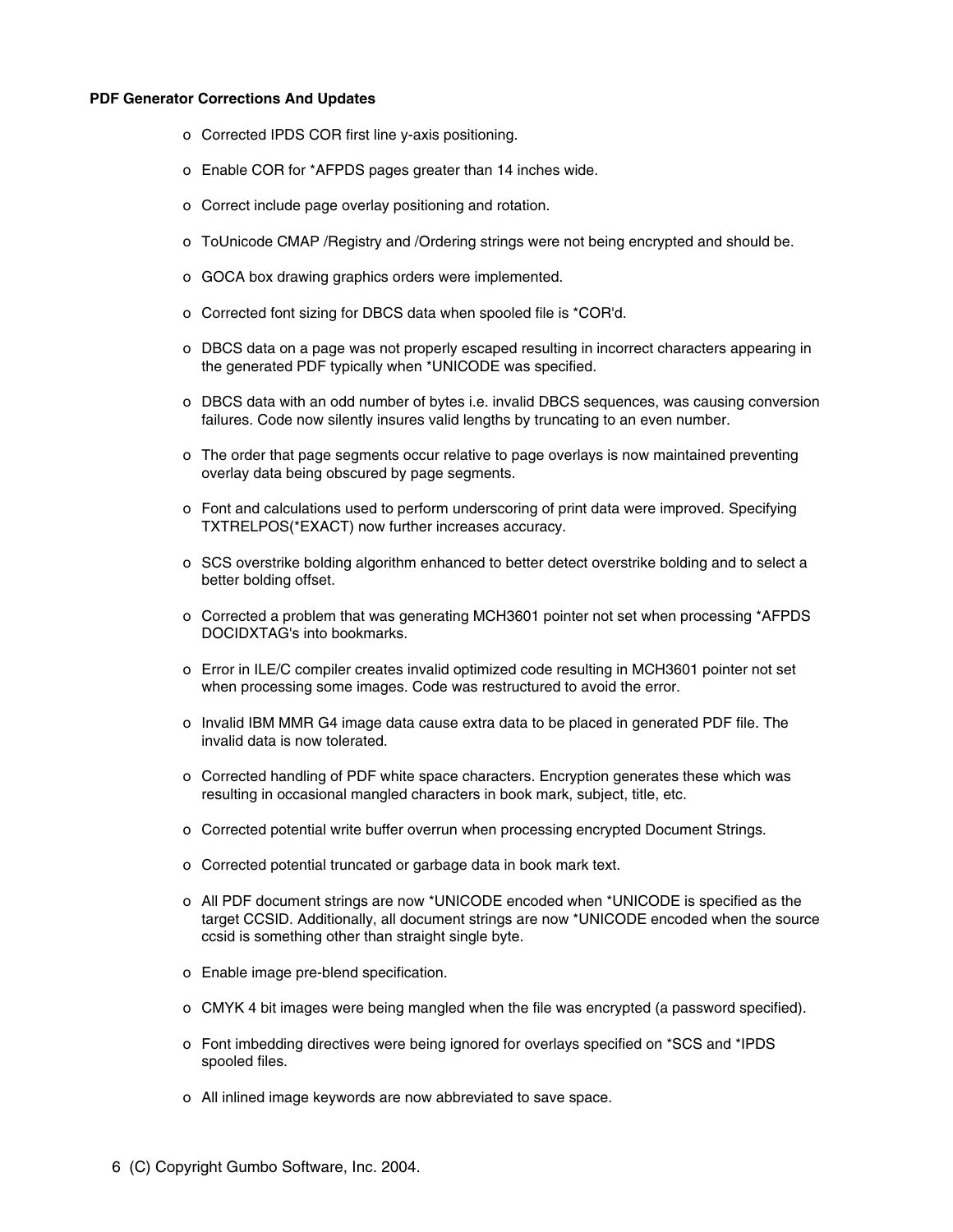- o Using PDFOVL() gives MCH3601 if spooled file has more than one page.
- o Correct SCS processing of top margin when value is very small.
- o Enable processing of overlays specified on Medium Maps.
- o Enable page multiply blending which corrects wrong overlay problem for some \*AFPDS files.
- o COR processing acts as if 3812 ascii workstation controller logic is in play even if the reference printer device is not ascii workstation controller attached. The problem was corrected.
- o Corrected reference coordinate system specification for FS/45 images.
- o COR logic uses ratios to convert PTX or SCS page positions to the COR equivalent. The ratios were being stored as 1/100. This lead to rounding error which are corrected.
- o Correct text orientation after drawing rules.
- o External Resource Group specified in a spooled file's print data stream is mapped and processed in the required order.
- o Jpeg images erroneously bypassed encryption processing resulting in a broken image when unencrypted by Acrobat. Symptoms include Message "Insufficient data for an image".
- o Remove overlay blending which utilizes PDF 1.4 constructs that are not ready for prime time. Also we note that Acrobat 5.0 is much slower, generating larger streams to the printer regardless of the content of the PDf file. We recommend Acrobat 4 when printing performance is critical.
- o Single byte portion of mixed DBCS/SBCS print data streams incorrectly converted when the target CCSID is \*UNICODE.
- o All document strings (title, subject, keywords etc.) are now unicode encoded for DBCS files.
- o Corrected handling of PDF special syntactic characters \, (, and ) in document strings.
- o Corrected conversion of data for document strings.
- o Constant back overlays were being mishandled for AFPDS spooled files.
- o Document passwords are now interpreted as being coded in the job's default CCSID for conversion purposes.

#### **AFP Print File Generator Corrections And Updates**

o Generator now properly processes mapped spooled file resources.

#### **Configuration Processor Corrections And Updates**

- o Corrected COR error that occured \*INLINE/\*INLINED FORMDF specifications.
- o Added Get function to retrieve 3812 emulation true/false from abstract printer.

#### **Font Processor Corrections And Updates**

o Parsing of type 1 font pfb data resulted in unsightly "C2M1212 - The pointer parameter passed to free or realloc is not valid." messages in the joblog. These are corrected.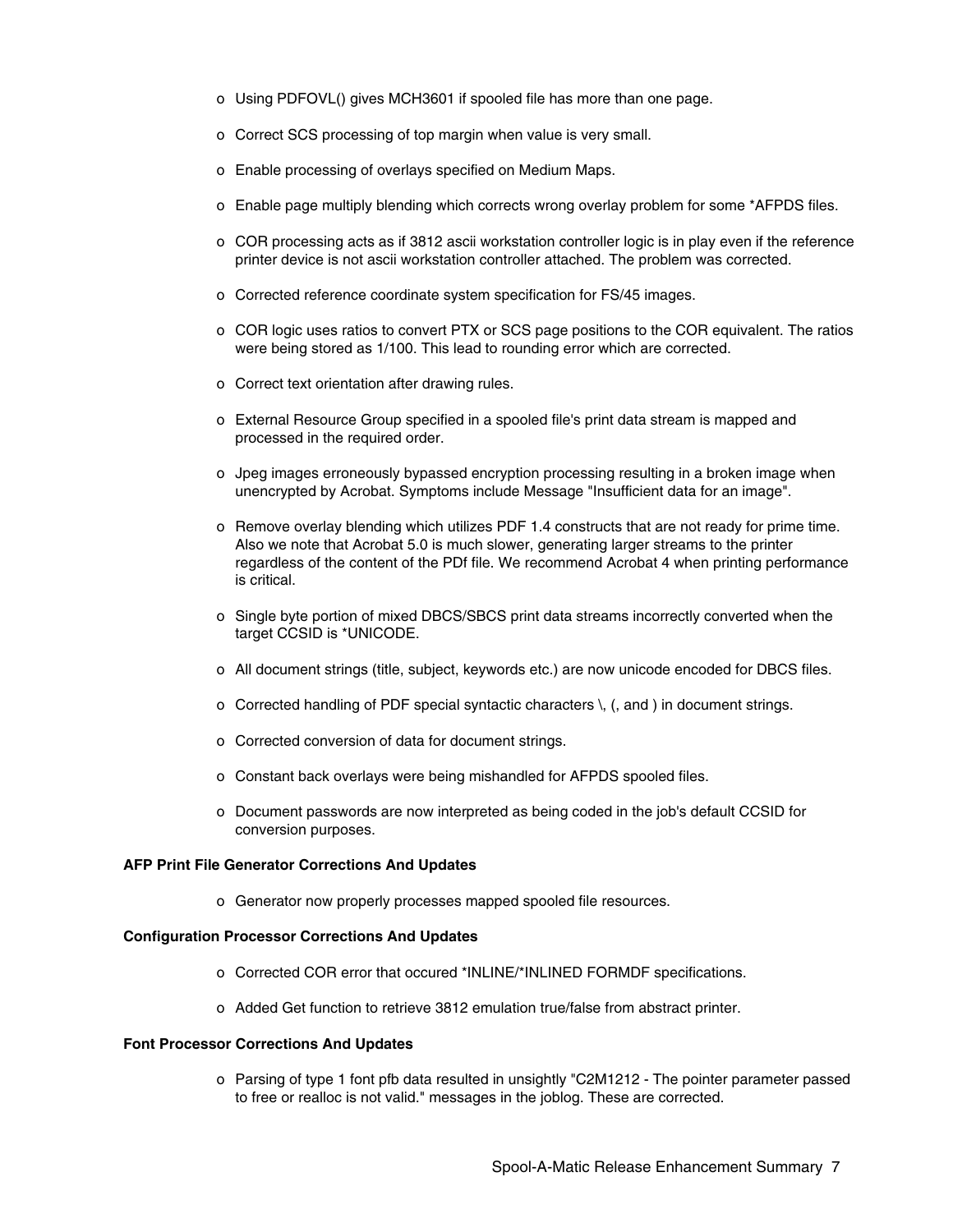- o When parsing font character sets that do not declare nominal size information, the missing information is taken from base font information table if available.
- o Information for additional Elixir fonts added to base font information table.
- o Four Traditional Chinese character set name definitions, inadvertently remove from base font information table, were replaced.
- o Prompting the TXTRELPOS() parameter caused the prompter to end in error because the special values were made up of undisplayable low hex in a character field. Parameter is now declared as \*INT2 and the special values are displayed as numbers.
- o Some (newer) IBM font character sets contain font indexes with empty entries at the end. This caused character look ups to fail as the data is therefore not in order as required by the architecture. FNIs are now inspected as the resource is retrieved to get an actual count of the data present.
- o TXTRELPOS(\*EXACT) implemented for fonts specified as printer resident through font global ids (FGIDs). Metrics for the fonts are draw from equivalent host based font resources.
- o User space containing resolved coded font definitions is now locked during update to insure additions are serial.
- o Font base definitions were updated with information for new fonts and to add print emulation fonts.
- o Erroneous define was causing printer resident (fgid specified) fonts to be imbedded.
- o At V5R2M0 OS/400 adds a x1F font descriptor triplet to raster fonts specified as host resident exposing a font sizing error. Triplet should not have been applied to font and was.
- o At V5R2M0 OS/400 DBCS Font Collection includes new outline technology fonts that have non-standard construction. These caused MCH3601 when using CRTSPLSAVF to save a spooled file that specifies them.

# **Graphic Object Processing Corrections And Updates**

o Implement Box Drawing Graphic Orders

Box drawing graphic order primitives are now processed. Previously they were ignored.

# **HTML Generator Corrections And Updates**

- o PAGESIZE comment was malformed and look too much like html, confusing some parsers.
- o The \*HTMLBASIC conversion is now Double Byte Character Set (DBCS) enabled. The recommended target CCSID is \*UTF8=1208.
- o A HTTP-EQUIV META tag is now included in the generated file for the following encodings: - UTF-8
	- ISO-8859-2
	- ISO-8859-5
	- ISO-8859-6
	- ISO-8859-7
	- ISO-8859-8
	- ISO-8859-9
	- BIG5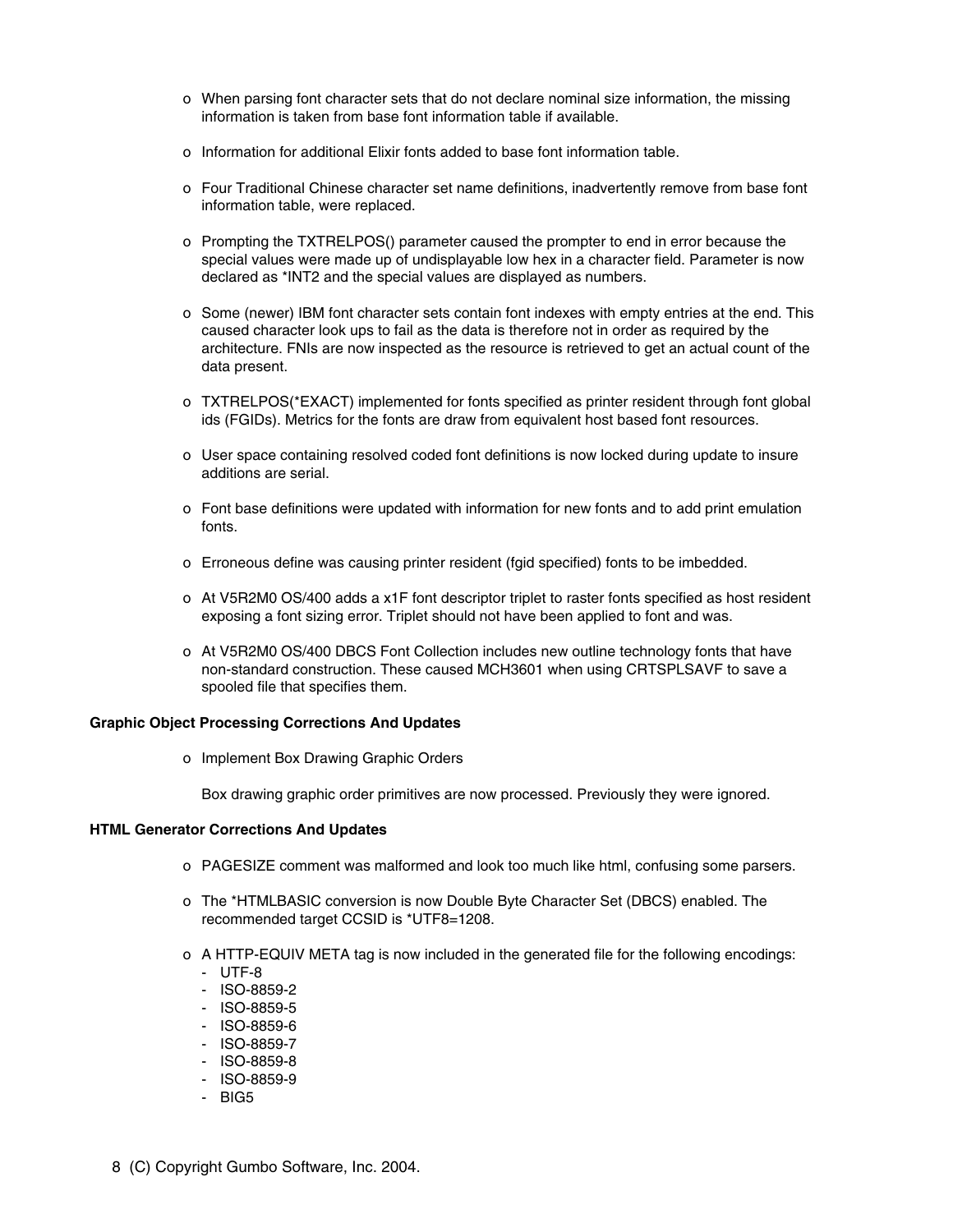#### **MODCA Processor Corrections And Updates**

- o Added mapping functions to allow ordered processing of a spooled file's external (to the document but internal to the spooled file) resources.
- o Internal change to allow sharing of font stack during resource processing for SCS and IPDS.
- o Enabled processing of overlays specified in medium maps.
- o External Resource Group specified in a spooled file's print data stream is mapped and processed in the required order.
- o External resource name now posted internally during mapped resource processing.

#### **Print Data Stream Processor Corrections And Updates**

- o Print data stream positioning logic for seek to zero enhanced to avoid unneeded processing and diagnostic messages.
- o Overprint logic now treats SCS Required Space (x41) in the same way as a space character. "Real" characters now "win" when overprinting x41.

#### **Program Distribution Corrections And Updates**

- o Product packaging has been changed to include the following directory structure with the product:
	- /Gumbo/ProdData/2A55SAM /Gumbo/ProdData/2A55SAM/doc /Gumbo/ProdData/2A55SAM/tmp

The /doc directory contains product documentation including a copy of the manual in the PDF format. The /tmp directory is used to store temporary files created by the product during processing and is normally empty. These directories can be renamed during the install process using RSTLICPGM's CODHOMEDIR() parameter.

o Installation procedure is now more robust, saving the previous release contents and restoring them if the install fails. The product usually remains usable after a failure such as objects locked by a user.

Previously, a failed install could leave the product with a mix of old and new objects or missing objects rendering it unuseable.

# **RTF Generator Corrections And Updates**

o Font size calculations were enhanced. Previously, font size was calculated based on the spooled file's page size. Now the font size is calculated considering the spooled file's font declaration as well as page size, preventing line wrapping for some spooled files.

#### **SCS Processor Corrections And Updates**

- o Subscript/Superscript were implemented. Previously the SCS parser ignored control codes for subscripting and superscripting print data. The codes are implemented.
- o Correct processing of top margin when value is very small.
- o Corrected problem that generated a MCH3601 pointer not set error when processing a non-DBCS spooled file that actually contains DBCS data.